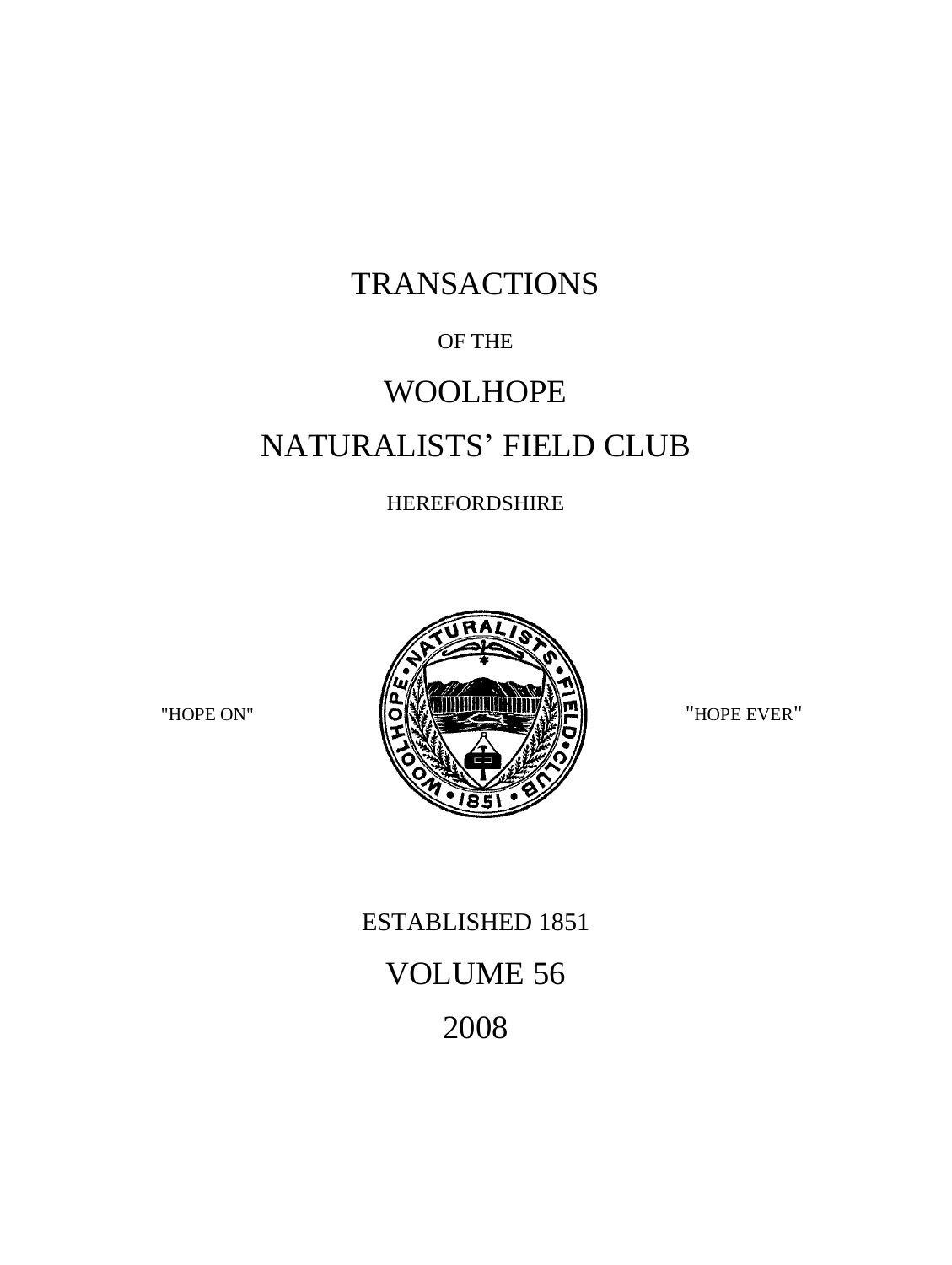## TABLE OF CONTENTS

*Page*

South-west Herefordshire: Post-Ice Age Landscape and Settlement Features *by George Charnock*................................................................................................................................... 15 The landscape and settlement features of the Olchon and Golden Valleys are combined with evidence from recent pipeline excavations to describe a post-Ice Age glacial lake system and its legacy.

The King's Acre Lime: extra light on the early history of Hereford *by David Whitehead* ....... 31 The historical significance of a tree and a small roadside piece of land near Hereford is investigated, which throws light on Hereford before and after the Norman incursion.

'Mr. Droffnore, the Celebrated Traveller' and his influence on Mechanics' Institutes in Herefordshire *by John C. Eisel* ................................................................................................. 37 The story of an eccentric but well-respected man, combined with an extensive history of the mechanics' institute movement in Herefordshire.

Long or round?: evaluation programme and results at the Neolithic chambered monument of Arthur's Stone, Herefordshire *by George Nash* ........................................................................ 59 Arthur's Stone is one of Herefordshire's best known ancient monuments. This investigation was undertaken to compare it with others locally and decide on its original form.

Chapel Farm, Deerfold, Herefordshire: a re-appraisal: part 1 *by Duncan James*...................... 73 A detailed comparison of the architectural features of Chapel Farm with some other wellknown buildings leads to some conclusions about their provenance. The second part of this article will investigate the historical context of the founding of the chapel.

Upmouths, cruckles and gillyns: notes on Wye fisheries between Ross and Monmouth *by Rosalind Lowe*........................................................................................................................... 99 The users of the Wye have often come to blows, both physically and in the law courts. The documents produced in these cases provide a rich source of information about fisheries on this stretch of the river.

Some notes on the sources of decoration in 16th and 17th century vernacular wall painting *by Michael Harrison*.................................................................................................................... 111 Some additional information on local vernacular wall-paintings and their symbolism.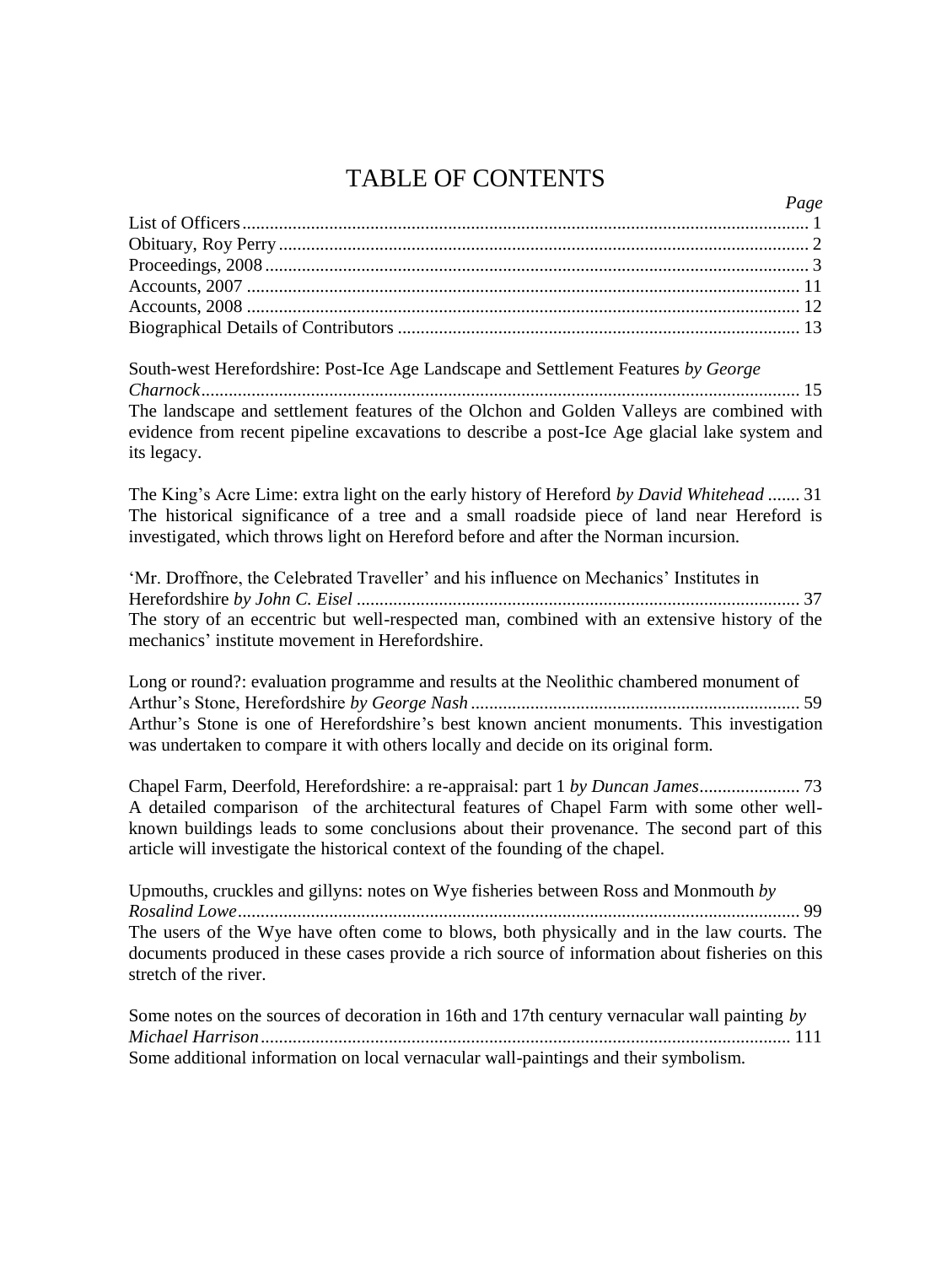#### Reports of Sectional Recorders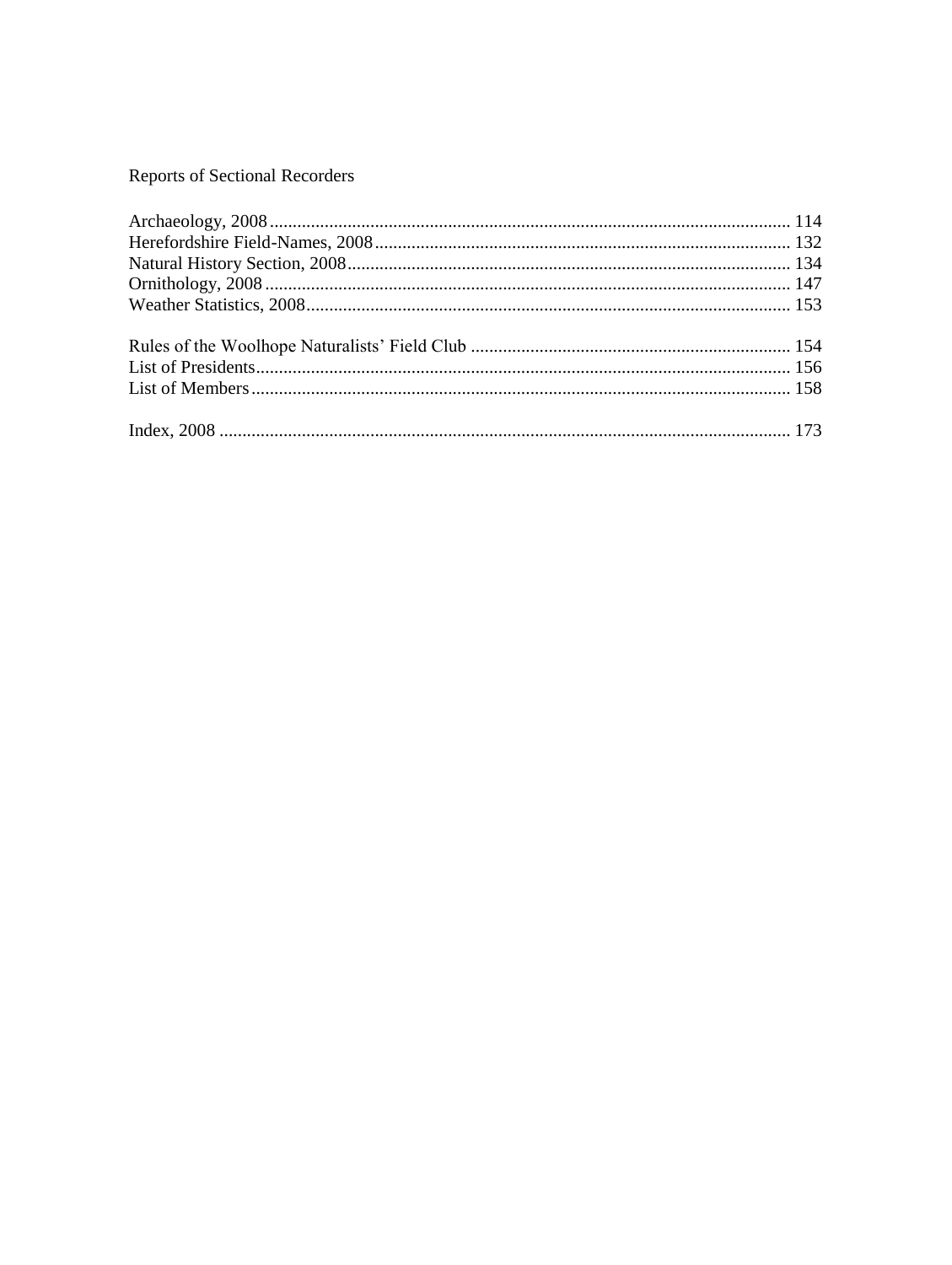## LIST OF ILLUSTRATIONS AND TABLES

South-west Herefordshire: Post Ice Age Landscape and Settlement Features

| Fig. |                | Locational map showing rivers draining to south-east               | 16 |
|------|----------------|--------------------------------------------------------------------|----|
|      | 2              | U-shaped Olchon valley                                             | 18 |
|      | 3              | V-shaped Dulas valley                                              | 18 |
|      | $\overline{4}$ | Flat land at Vowchurch                                             | 18 |
|      | 5              | Flat land at Abbey Dore                                            | 18 |
|      | 6              | Shoreline feature on Vowchurch to Peterchurch road                 | 21 |
|      | 7              | Shoreline feature at Poston Mill                                   | 21 |
|      | 8              | Shoreline feature crossed by the road at Bacton                    | 22 |
|      | 9              | Map of the area showing locations                                  | 23 |
|      | 10             | 'Portum Straddle'                                                  | 24 |
|      | 11             | Chanstone mound                                                    | 24 |
|      | 12             | Detail from Saxton's map of 1577                                   | 25 |
|      | 13             | The lower end of the Trench Royal                                  | 26 |
|      | 14             | A lake with a surface level of 380 feet above the OS datum         | 27 |
|      | 15             | Pipeline installation in progress at Vowchurch in 2007             | 28 |
|      | 16             | At the approach to Batcho from the Vowchurch direction the moraine | 28 |
|      |                | is shown on the horizon                                            |    |
|      | 17             | Trench and glacial till                                            | 29 |
|      | 18             | Section showing old Cross Channel and Varve deposits               | 29 |
|      |                |                                                                    |    |

#### The King's Acre lime

| The King's Acre lime today                           |     |
|------------------------------------------------------|-----|
| The King's Acre lime in 2006                         | 33  |
| Isaac Taylor's 1754 map                              | 34  |
| James Wathen's painting of the King's Acre lime 1786 | 35. |
|                                                      |     |

'Mr. Droffnore, the Celebrated Traveller' and his influence on Mechanics' Institutes in Herefordshire

| Fig. |   | List of supporters of the Hereford Mechanics' Institute 1840     |    |  |  |
|------|---|------------------------------------------------------------------|----|--|--|
|      |   | Title page of the printed version of Dean Merewether's inaugural |    |  |  |
|      |   | address to the Hereford Mechanics' Institute                     |    |  |  |
|      | 3 | Lithograph of 'George Egroeg Droffnore'                          | 43 |  |  |
|      | 4 | North side of the Close $c.1900$ where the Hereford Mechanics'   | 49 |  |  |
|      |   | Institute had its reading room                                   |    |  |  |
|      |   |                                                                  |    |  |  |

Evaluation at the Neolithic chambered monument of Arthur's Stone, Herefordshire

| Fig. | The Black Mountains Group of Neolithic burial or ritual sites | 60 |
|------|---------------------------------------------------------------|----|
|      | The chamber and passage of Arthur's Stone                     | 61 |
|      | Plan of Tŷ Isaf, Breconshire                                  |    |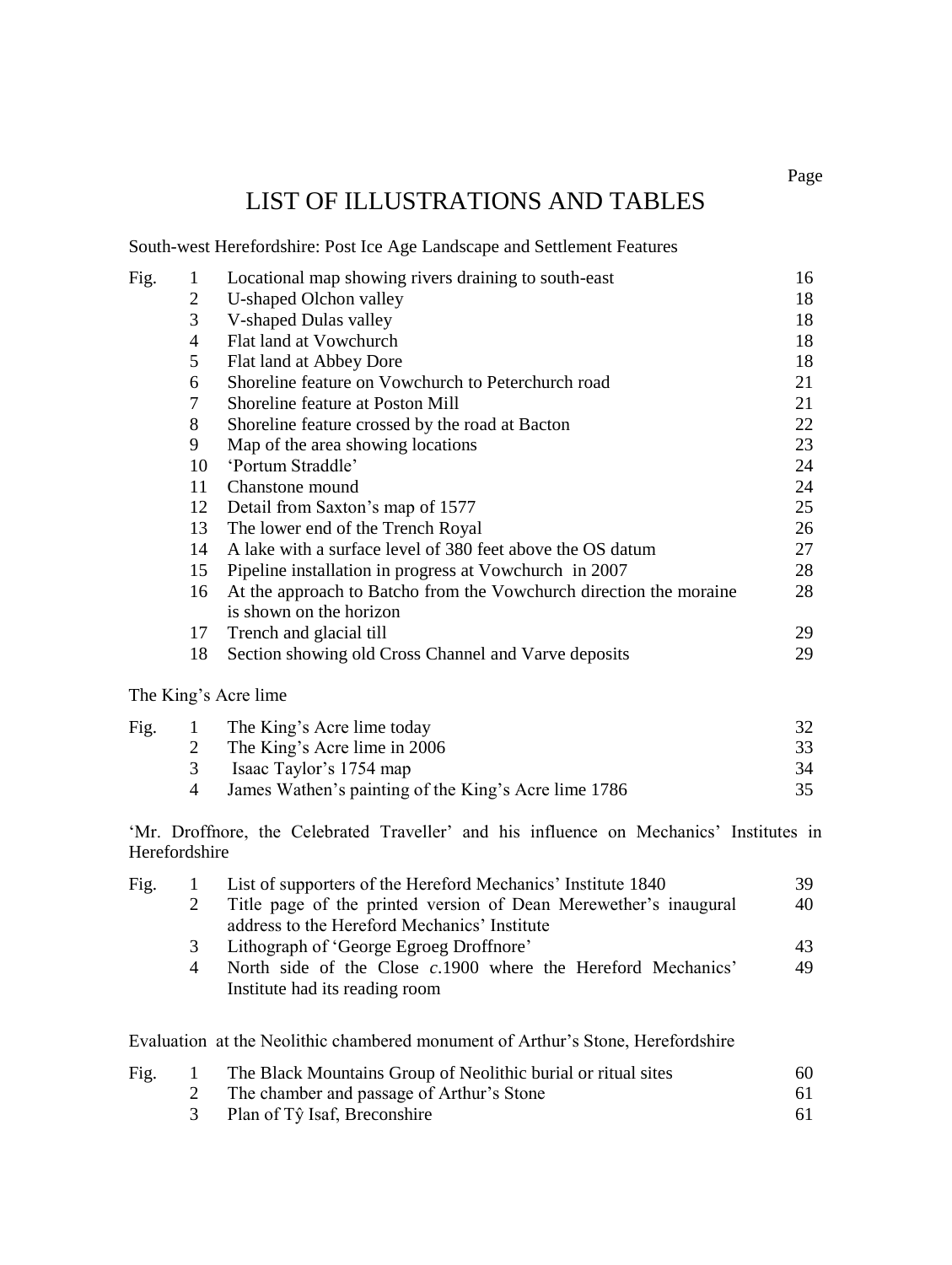|       | $\overline{4}$ | Early plan of Arthur's Stone with annotations (after Watkins 1928)                 | 62  |
|-------|----------------|------------------------------------------------------------------------------------|-----|
|       | 5              | Mound shapes of Gwenvale and Pipton Long Cairn                                     | 64  |
|       | 6              | Trench locations and hypothetical plan of the long mound                           | 65  |
|       | 7              | Plan and section of trench 4 showing extensive rubble deposit                      | 67  |
|       |                | belonging to primary cairn                                                         |     |
|       | 8              | Plan showing the possible cairn preparation feature within the lower               | 68  |
|       |                | stratigraphy of trench 5                                                           |     |
|       | 9              | Undisturbed rubble cairn in trenches 4 and 5                                       | 68  |
|       | 10             | Image of Trench 7 showing disturbed cairn                                          | 70  |
|       |                | Chapel Farm, Deerfold, Herefordshire: part 1                                       |     |
| Fig.  | 1              | Locational map for Chapel Farm, Deerfold                                           | 74  |
|       | 2              | Chapel Farm - north elevation                                                      | 75  |
|       | 3              | Chapel Farm - south elevation                                                      | 76  |
|       | 4              | Chapel Farm - north elevation reconstructed                                        | 76  |
|       | 5              | Chapel Farm $-$ the roof over bay 3                                                | 77  |
|       | 6              | Chapel Farm - cross frame 1                                                        | 78  |
|       | 7              | Chapel Farm - cross frame 3                                                        | 78  |
|       | 8              | Chapel Farm - cross frame 9                                                        | 79  |
|       | 9              | Chapel Farm jowl post at cross frame 5                                             | 80  |
|       | 10             | Chapel Farm jowl post at east end, cross frame 9                                   | 80  |
|       | 11             | Crenellated cornice over the hall                                                  | 80  |
|       | 12             | Moulding and stops on the ground floor at cross frame 3                            | 80  |
|       | 13             | Chapel Farm - decorative wind bracing in the roof                                  | 81  |
|       | 14             | Chapel Farm - the west end doorway – east elevation                                | 82  |
|       | 15             | Chapel Farm – the south door-way, west post                                        | 83  |
|       | 16             | Chapel Farm $-12$ th century window head from an earlier building                  | 84  |
|       | 17             | The interior of Bryndraenog                                                        | 85  |
|       | 18             | Swan House, Pembridge, the front elevation                                         | 86  |
|       | 19             | Swan House, Pembridge, the formerly arcaded truss over the hall                    | 86  |
|       | 20             | Plan of Swan House and School View, Pembridge, showing the<br>windbraces           | 87  |
|       | 21             | Drawing by W. W. Robinson of the roof of 5 Harley Court, Hereford                  | 88  |
|       | 22             | Moulding profiles of Chapel Farm and Bryndraenog compared                          | 92  |
| Table | 1              | Comparison of features on the four buildings                                       | 90  |
|       |                | Upmouths, cruckles and gillyns: notes on Wye fisheries between Ross and Monmouth   |     |
| Fig.  | 1              | Section 1 of Goodrich waters from Crow Brook to Welsh Bicknor                      | 100 |
|       | $\overline{c}$ | The Wye from Three Counties Stone to New Weir                                      | 102 |
|       | 3              | The Wye from Lydbrook to the boundary of Ganarew and Dixton                        | 103 |
|       | 4              | Looking upstream from the site of Bishopswere towards the 'Seven<br>Sisters' rocks | 104 |
|       | 5              | Coracle being carried                                                              | 108 |
|       |                |                                                                                    |     |

6 Coracle fisherman with larger punt 108